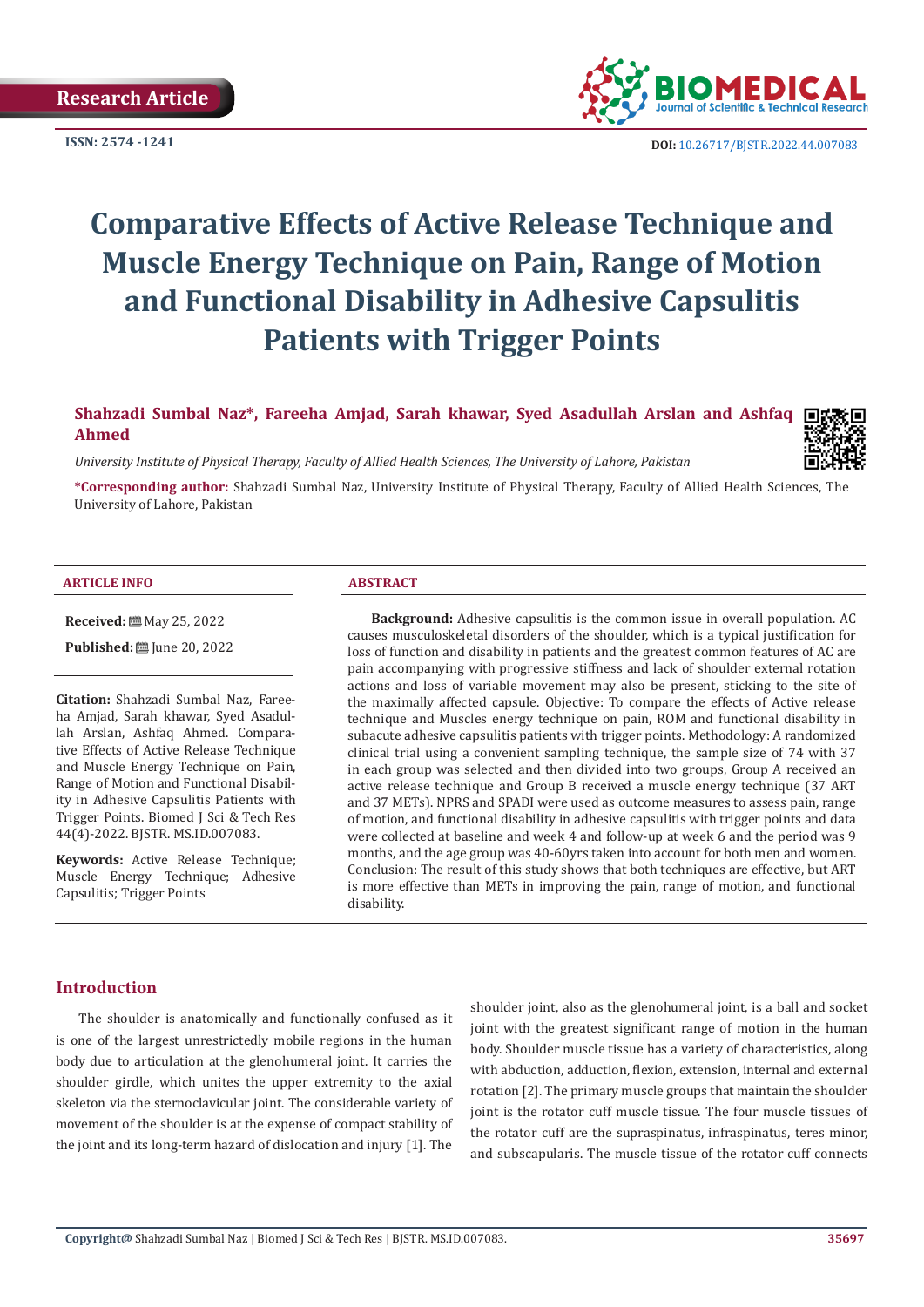anteriorly to the proximal humerus at the superior tubercle. The muscle mass of the rotator cuff provides extensive structural guidance for the glenohumeral joint and holds the humeral head in place by articulating with the scapula in the glenoid cavity [3]. The subscapularis arises from the subscapular fossa of the scapula and attaches to the lesser tuberosity in addition to part of the anterior shoulder joint. A large bursa separates the muscle from the neck of the scapula. The features of the subscapularis are achieved through internal rotation and abduction of the humerus [4].

The trapezius is a huge, triangular shaped muscle that lies at the back of the shoulder. The trapezius arises from the advanced element of the neckline within the occipital, cervical, and upper chest regions and enclosures on the lateral aspect of the clavicle, acromion, and spine of the scapula. The characteristic of the trapezius is both raising and raising the shoulder depending on whether the upper or lower muscle fibers are activated [5]. Shoulder function is a compromise between mobility and balance. Its great mobility is mainly due to the shape of the glenohumeral joint and the simultaneous movement of all segments of the shoulder girdle [6]. The shoulder is an extremely complex joint that is vital to many sports of daily life. The limited mobility of the shoulder is a serious scientific finding. An inclusive decline in shoulder range of motion is termed adhesive capsulitis, in reference to the actual attachment of the shoulder capsule to the humeral head. The three grades of this condition described are the pain level, the sticking level and the healing level Complaints of shoulder pain or movement problems are difficult to assess. Many shoulder disorders share similar signs, causes, triggering factors, and treatments. a few pathologic lesions can be found in a single joint [7]. Bivariate analyzes confirmed that diabetes, hypothyroidism, decreased body weight, decreased body mass index (BMI), and positive personal family history of idiopathic adhesive capsulitis were all hazard factors for idiopathic adhesive capsulitis [8]. 8-12 months study duration; we found that DM and associated hyperlipidemia were autonomic risk factors for AC. The risks are higher for older women. The results of the current study help to identify speculative patient groups to train for initial avoidance of AC and improve complete caution of first-class patients with DM [9]. Shoulder disorders, which include rotator cuff disease, adhesive capsulitis, glenohumeral OA, and other situations involving instability and humeral head fractures, affect a large percentage of the general population, with an expected factor incidence of 7 to 26%. Not uncommon assessments of people with shoulder problems consist of pain that can lead to problems performing everyday activities, which include dressing and bathing [10].

Detection of coracohumeral ligament thickening on noncontrast magnetic resonance imaging provides good accuracy for adhesive capsulitis, despite the fact that imaging is not required for prognosis. In general, adhesive capsulitis was thought to progress from a tough stage to a healing period lasting one to two years with comprehensive assessment of indicators and no therapy [11]. MRI can be used to illustration feature findings in diagnosing AC. Thickening of the CHL and capsule in the rotator cuff interval and complete abolition of the fat triangle below the coracoid incision proved to be the maximum characteristic MR findings visible with AC [12]. The Kinect can be used to measure shoulder ROM based on its distance using goniometric measurements and has become clinically relevant in diagnosing AC [13]. Adhesive capsulitis clinically presents with a restricted active and passive range of motion due to the formation of adhesions of the glenohumeral joint capsule. Radiographically it is a thickening of the capsule and rotator interval, risk factors consist of diabetes, hyperthyroidism and previous surgical treatment of the cervical spine [14]. The occurrence of adhesive capsulitis is about 3 percent in the overall population. It is uncommon in children, peaking between the ages of 40 and 70. Females are more commonly affected than males, but there is no known genetic or racial predisposition. People with the past of adhesive capsulitis are at greater hazard of exacerbating the situation on the contralateral side [15].

The recommended age at onset is usually 55 years. Females may be slightly more dominant (1.4:1). Usually, the non-dominant hand is pretentious. Remarkably, numerous comorbid autoimmune diseases have been shown to predispose sufferers to this situation, with thyroid problems and diabetes mellitus. In addition, liable on the duration of diabetes, diabetics often have worse treatment consequences [16]. The frequency of adhesive capsulitis of the shoulder increased to 24.9% in diabetics [17]. Frozen shoulder is often diagnosed in patients with a painful frozen shoulder. This period, first cast-off by Codman, does not designate a selected pathology. Instead, it relates to what he called many conditions that cause short rotator spasms or adhesions in the joint or bursa area [18]. Adhesive capsulitis has a pathogenesis that is unclear. According to the maximally regular theory, infection begins in the joint capsule and synovial fluid. Sensitive fibrosis and adhesions of the joint's synovial lining are used to detect infection [19]. The pathology of the disease and its classification narrates to infection and the formation of enormous scar tissue. Adhesive capsulitis has historically been characterized as primary (idiopathic) or secondary (resulting from an underlying situation) [20]. Pain is usually given as originating in the deltoid muscle. Night-time ache is not uncommon, and patients generally cannot sleep on the affected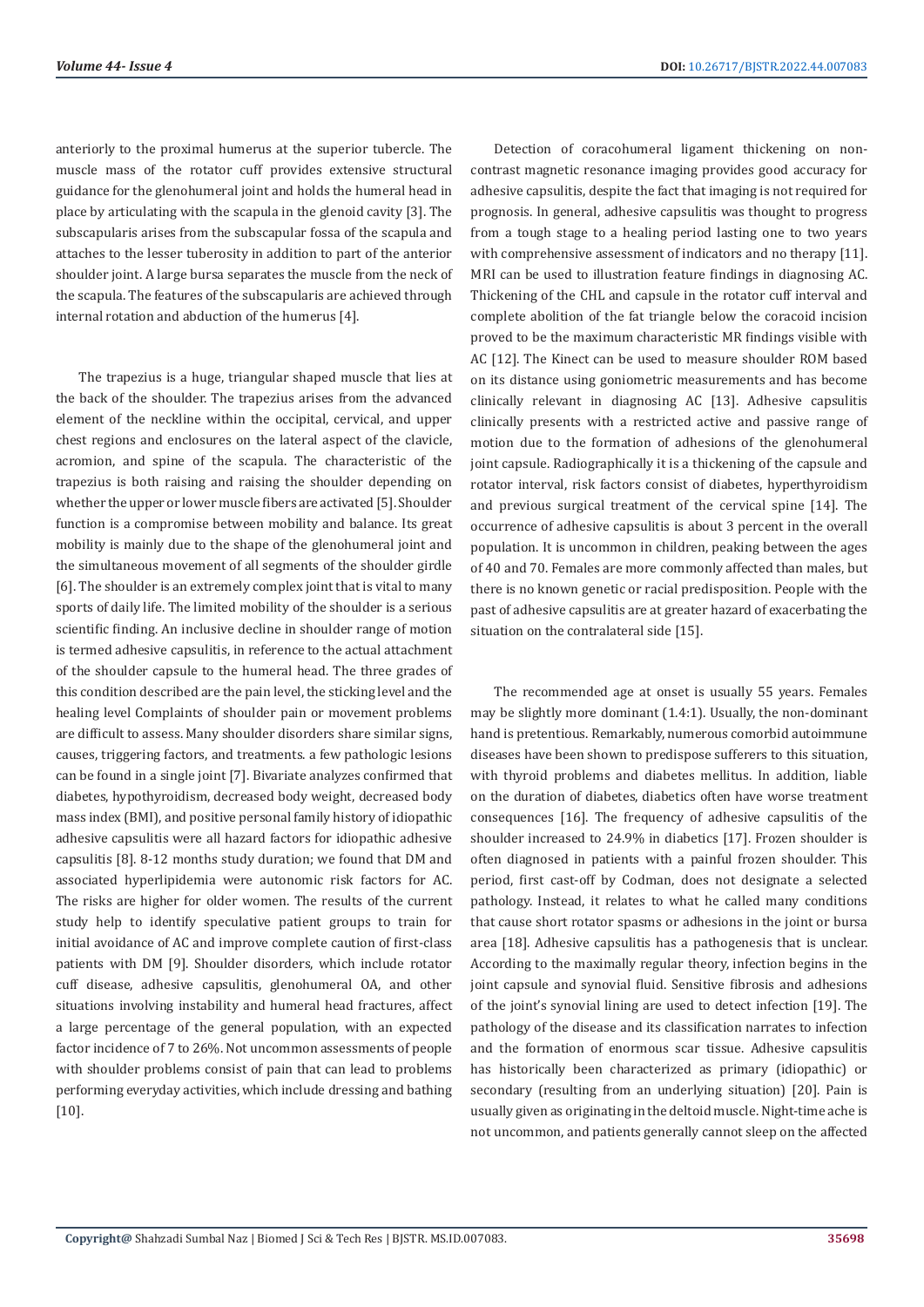side. Pain after repeated overhead activity is not a standard feature of this disorder and suggests pathology. The contracted, adherent capsule causes pain, mainly while their miles dilate abruptly, and creates a mechanical restriction on movement [21].

AC has been categorized as primary and secondary. Primary AC is considered by complete capsular infection and fibrosis that occurs with no identified advancing cause. Rather, secondary AC encompasses many situations that cause frozen shoulder, consisting of rotator cuff tears (RCT), glenohumeral or acromionic clavicular arthritis, and previous shoulder injuries or surgical treatments [22]. Adhesive capsulitis is characterised by shoulder discomfort and a markedly restricted range of motion. The pain is described as a dull, poorly localised discomfort that might radiate to the biceps. Reaching above or at the back of the back might also cause discomfort and stiffness. Fever, night sweats, lethargy, or unexplained weight loss should alert the naturopath to the possibility of an incidental prognosis, such as a tumour or an inflammatory illness. Cervical radiculopathy is indicated by the presence of neuropathic signs and symptoms [23]. The greatest common features of AC are pain accompanying with progressive stiffness and lack of shoulder external rotation actions. Loss of variable movement may also be present, sticking to the site of the maximally affected capsule. Pain may be anterior or posterior, sometimes extending across the bicep's tendon, especially when lying on the mattress; however, in most cases the pain cannot be dependably located [24].

In general, three different grades can be identified:

**1.** Grade I (freezing) lasts ten to thirty-six weeks. The most common adverse effect is discomfort, which is worst in the nights and does not respond well to nonsteroidal anti-inflammatory medicines taken orally. The range of motion begins to be restricted at this point.

**2.** Grade II (frozen) having 4 to 12-month duration. The discomfort fades with time, but the stiffness stays, resulting in a near-complete loss of external rotation.

**3.** Grade III (thawing) can remain anywhere from 12 to 42 months, with some writers reporting stiffness lasting as long as seven years. Stiffness slowly fades and range of motion slowly returns throughout this period [25].

The predominant clinical finding in adhesive capsulitis is mobility restriction, which includes forward bending, abduction, and external and internal rotation. A patient's sense of gait may also reveal a lack of the regular arm swing that occurs when walking as the condition advances. Examining the afflicted shoulder might potentially reveal muscular loss. Palpation may reveal an undefined soreness over the anterior and posterior shoulders; nevertheless, the predominant tenderness is atypical, indicating a different diagnosis or accompanying disease in the shoulder [26]. No laboratory tests are shown for diagnosis. Imaging is not specified. Typically, range of motion is lost in the following order: external rotation, abduction, internal rotation, forward flexion. Subsequent diagnostic physical examinations to gauge impingement and rotator cuff tendinopathy were negative: Neer impingement sign, Hawkins sign, pain provocation, Teres minor sag sign, and subscapularis lift-off tests [27]. It has been reported in the literature that the restricted range of motion (ROM) and ache may be the result of myofascial trigger points (MTrPs) in the muscle tissue of the shoulder girdle [28]. Patients with dynamic trigger points were also shown to have more impairment and worse sleep. A good treatment couturier to the mark of the aching shoulder muscle with active cause point should end up having a lasting end result. The response to the problem of various manual treatments has been an explosion in the literature on the treatment of patients with adhesive capsulitis. In individuals with painful adhesive capsulitis, recent study has revealed the benefits of trigger point stimulation and post isometric relaxation [29].

Trigger points are felt around the shoulder joints in frozen shoulder. Tender areas embedded in tight bands of rigid muscle are known as myofascial trigger points. These sites are always sensitive, preventing the muscle from fully extending and resulting in muscular weakness [30]. The trigger points in a frozen shoulder are commonly found in the subscapularis, supraspinatus, pectoralis major and minor, and deltoid. The thoracic fascia and inferior glenohumeral capsule are frequently constricted.30 Simons et al advices was followed. The beginning of the pressure pain was also assessed. The Visual Analogue Scale (VAS) and the Disability of the Arm, Shoulder, and Hand (DASH) scales were used to assess pain and function, respectively [31]. Adhesive capsulitis is usually a selflimiting condition with a high likelihood of spontaneous recovery between 18 to 30 months. The goal of treatment is to alleviate discomfort and improve range of motion. The Shoulder Pain and Disability Index (SPADI), Numerical Pain Rating Scale (NPRS), and Passive Range of Motion were three of the 27 outcomes (PROM). For SPADI, the postal evaluation was repeated after a year [32]. Lin-Fen Hsieh et al. showed in an RCT that supplementing conventional physiotherapy with hyaluronic acid injections does not bring any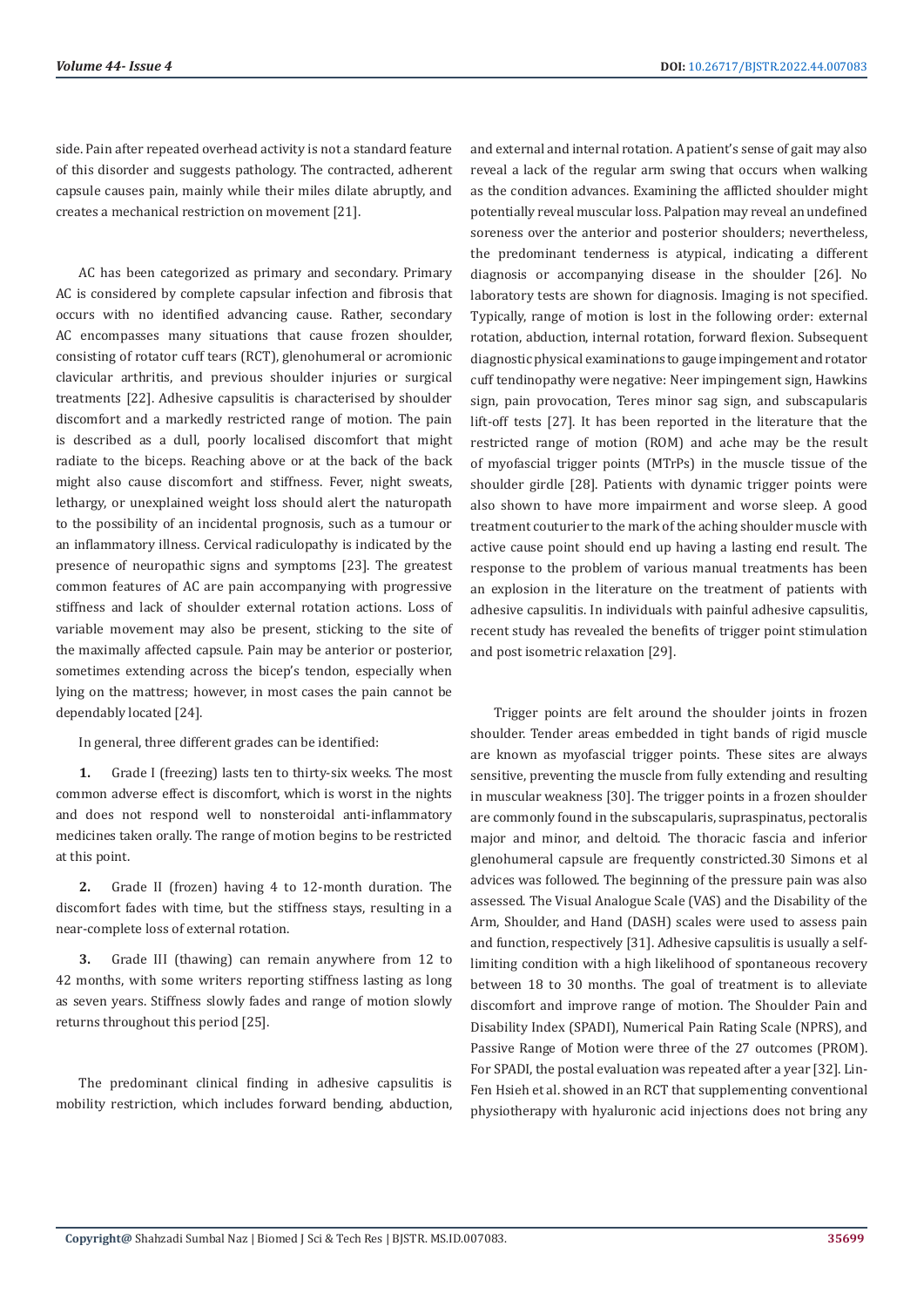substantial additional advantage for the treatment of patients with ACS and may proliferation pointless medical expenses [33]. Most instances cure spontaneously, therefore treatment is conservative, albeit a small percentage of patients proceed to chronic impairment [34]. Physiotherapy is widely accepted as a crucial role in preserving mobility by preventing capsular constriction and retrieving range of motion as soon as symptoms allow, and it should be employed in the conservative treatment of adhesive capsulitis [35]. Joint mobilization techniques such as traction and gliding have been used to stretch the attached capsule and enhance physiological ancillary movements [36].

The stretch's intensity should be proportional to the patient's patience and the tissue's physical endurance. It's also crucial to educate the patient on the pathology and the self-limiting nature of the illness, as complete range of motion may never be regained [37]. Modalities, manual approaches, and therapeutic exercises are frequently employed in physiotherapeutic therapies for patients with frozen shoulder [38]. Electrotherapy modalities (also known as electrophysical agents) are forms of physical therapy that increase energy (electrical, sound, light, and heat) into the body to relieve pain and improve function. Therapeutic ultrasound, low-level laser treatment (LLLT), interferential current, transcutaneous electrical nerve stimulation (TENS), and pulsed electromagnetic field therapy are all examples of non-invasive therapies (PEMF) [39]. The contrast of the concomitant effects of MET and ART has not been studied because these techniques act quickly and reduce symptoms at trigger points quickly [40]. Another recent study by Russel et al. found that anxiety and sadness appear to be an essential element of ACS symptoms, and that physical therapy therapies in a group exercise class were more effective in reducing signs and symptoms because they focused on this aspect of the illness [41]. Sooner or later, when deciding on a physical treatment method for ACS it's far vital to don't forget the affected person's signs and symptoms, degree of situation and popularity of various patterns of motion loss [42].

# **Material and Method**

# **Study Design**

Randomized Controlled Trial.

#### **Settings**

Study will be conducted in Spot Rehab, Johar town, lahore.

#### **Study Duration**

9 months after the approval of synopsis.

#### **Sample Size**

74 patients will be randomly divided into two equal groups of 37 each (Table 1). The calculated sample size using Painion as outcome measure is 32 in each group after adding 20% dropout the sample size will be 32+5=37 in each group [43].

$$
n = \frac{2\sigma^2 (z_{1-\alpha/2} + z_{1-\beta})^2}{(\mu_1 - \mu_2)^2}
$$

**Table 1.**

| Sample size for comparing two means        |                               |        |         |  |
|--------------------------------------------|-------------------------------|--------|---------|--|
|                                            | In put data                   |        |         |  |
| Confidence Interval (2-sided)              |                               | 95%    |         |  |
| Power                                      |                               | 80 %   |         |  |
| Ratio of sample size (group 2/<br>Group 1) | 1                             |        |         |  |
|                                            | Group 1<br>Group 2 Difference |        |         |  |
| Mean                                       | 1.6                           | 2.07   | $-0.47$ |  |
| Standard deviation                         | 0.24                          | 0.91   |         |  |
| Variance                                   | 0.0576                        | 0.8281 |         |  |
| 32<br>Sample size of Group 1               |                               |        |         |  |
| Sample size of Group 2                     | 32                            |        |         |  |
| Total Sample size                          |                               | 64     |         |  |

 $Z_{1-\alpha/2}$  Level of significance=95% [43].

 $\mu$ <sub>1</sub> Expected mean change in Pain in Control Group= 1.6 [43].

 $\mu$ , Expected mean change in Pain in Experimental Group= 2.07 [43].

 $\delta$ <sub>1</sub> Expected standard deviation in Control group=0.24 [43].

 $\delta$ <sub>2</sub> Expected standard deviation in Experimental group=0.91 [43].

 $Z_{1-8}$  power of the study= 80%

n Expected sample size in a group= 32 [43].

After adding 20% drops out 32+5=37 in each group. [43].

# **Sampling Technique**

Convenient sampling technique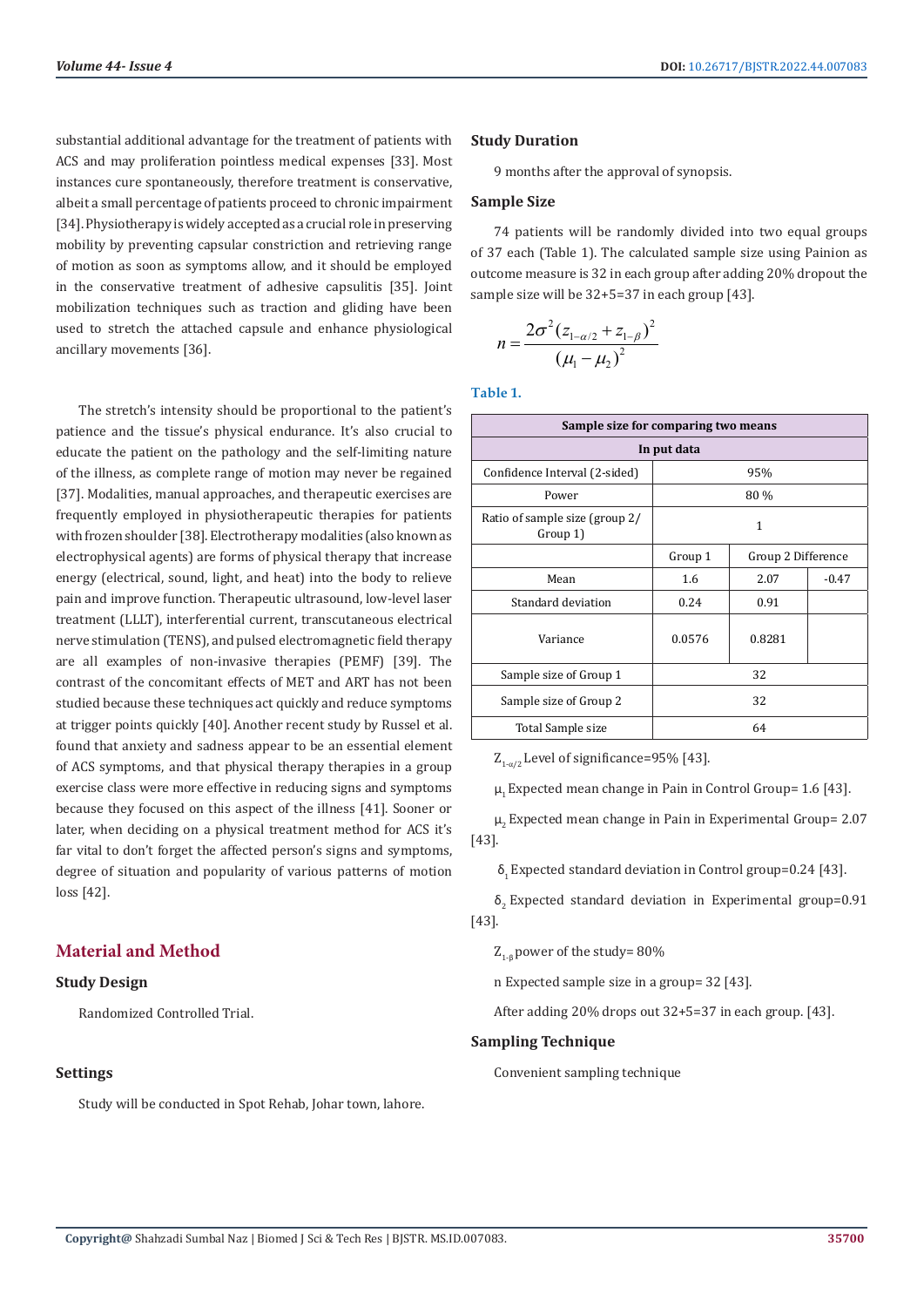#### **Sample Selection:**

#### **Inclusion Criteria:**

- **1.** Both male and female.
- **2.** Participants having unilateral adhesive capsulitis.
- **3.** Participants with sub-acute adhesive capsulitis.
- **4.** Participants having age of 40-60 years [44].

#### **Exclusion Criteria:**

- **1.** Patient with cervical radiculopathy.
- **2.** Fractures of upper limb.
- **3.** Thoracic outlet syndrome.
- **4.** Post-traumatic.

# **Results (Table 2)**

Between group comparison of (Group A) ART and (Group B) MET on the basis of NPRS. Mean rank of NPRS baseline reading of group 1 was 31.62 and for group 2 was 43.38 with, p value 0.12. Mean rank for NPRS 4th week reading was 25.85 for group 1 and 49.15 for group 2 with, p value 0.00. Mean rank for NPRS 6<sup>th</sup> week was 21.59 for group 1 and 53.41 for group 2 with, p value 0.00. The results show that there was a statistically significant difference between the groups with the p-value< 0.05. According to these results there is significant difference in ART and MET on NPRS scale (Table 2). Between group comparison of (Group A) ART and (Group B) MET on the basis of SPADI. Mean rank of SPADI baseline reading of group 1 was 30.69 and for group 2 was 44.31 with, p value 0.006. Mean rank for SPADI 4<sup>th</sup> week reading was 22.74 for group 1 and 52.26 for group 2 with, p value 0.00. Mean rank for

SPADI  $6<sup>th</sup>$  week was 52.26 for group 1 and 54.36 for group 2 with, p value 0.00. The results show that there was a statistically significant difference between the groups with the p-value< 0.05. According to these results there is significant difference in ART and MET on SPADI scale (Table 3). Baseline flexion, week 4<sup>th</sup> flexion and week 6<sup>th</sup> flexion across the group. In group B (MET) baseline flexion, mean (20.9459), Standard deviations (7.43844) maximum and minimum value was (30.00), (10.00). Week4\_ROM flexion, mean 63.7838, standard deviation 14.40512, maximum 30.00 and minimum value was 30.00. Week6\_ROM flexion, mean 97.5676 standard deviation 13.20888 maximum 120.00 and minimum value was 60.00 respectively (Table 4).

**Table 2:** Between groups for NPRS comparison Mann Whitney.

|                           | <b>Type of intervention</b> | Mean rank | P-value  |
|---------------------------|-----------------------------|-----------|----------|
|                           | (Group A) ART               | 31.62     |          |
| Baseline NPRS             | (Group B) MET               | 43.38     | 0.12     |
| 4 <sup>th</sup> Week NPRS | (Group A) ART               | 25.85     | $\theta$ |
|                           | (Group B) MET               | 49.15     |          |
| 6 <sup>th</sup> week NPRS | (Group A) ART               | 21.59     | $\Omega$ |
|                           | (Group B) MET               | 53.41     |          |

| Table 3: Between groups for SPADI comparison Mann Whitney. |  |  |  |
|------------------------------------------------------------|--|--|--|
|------------------------------------------------------------|--|--|--|

|                            | <b>Type of intervention</b> | Mean rank | P-value  |
|----------------------------|-----------------------------|-----------|----------|
|                            | (Group A) ART               | 30.69     |          |
| Baseline SPADI             | (Group B) MET               | 44.31     | 0.006    |
| 4 <sup>th</sup> Week SPADI | (Group A) ART               | 22.74     |          |
|                            | (Group B) MET               | 52.26     | $\Omega$ |
| 6 <sup>th</sup> week SPADI | (Group A) ART<br>20.64      |           |          |
|                            | (Group B) MET               | 54.36     | $\theta$ |

Table 4: Above table summarizes baseline flexion, week 4<sup>th</sup> flexion and week 6<sup>th</sup> flexion across the group. In group A (ART) baseline flexion, mean (22.7027), Standard deviations (6.07758) maximum and minimum value was (30.00), (10.00). Week4\_ROM flexion, mean 71.3514, standard deviation 6.93708, maximum 80.00 and minimum value was 60.00. Week6\_ROM flexion, mean 117.2973 standard deviation 10.83940 maximum 140.00 and minimum value was 100.00 respectively.

| <b>Intervention Type</b>              |                | <b>Baseline Flexion</b> | <b>4th week Flexion</b> | <b>6th week Flexion</b> |
|---------------------------------------|----------------|-------------------------|-------------------------|-------------------------|
|                                       | N              | 37                      | 37                      | 37                      |
|                                       | Mean           | 22.7027                 | 71.3514                 | 117.2973                |
| (Group A) Active Release<br>Technique | Std. Deviation | 6.07758                 | 6.93708                 | 10.8394                 |
|                                       | Minimum        | 10                      | 60                      | 100                     |
|                                       | Maximum        | 30                      | 80                      | 140                     |
|                                       | N              | 37                      | 37                      | 37                      |
|                                       | Mean           | 20.9459                 | 63.7838                 | 97.5676                 |
| (Group B) Muscles Energy<br>Technique | Std. Deviation | 7.43844                 | 14.40512                | 13.20888                |
|                                       | Minimum        | 10                      | 30                      | 60                      |
|                                       | Maximum        | 30                      | 30                      | 120                     |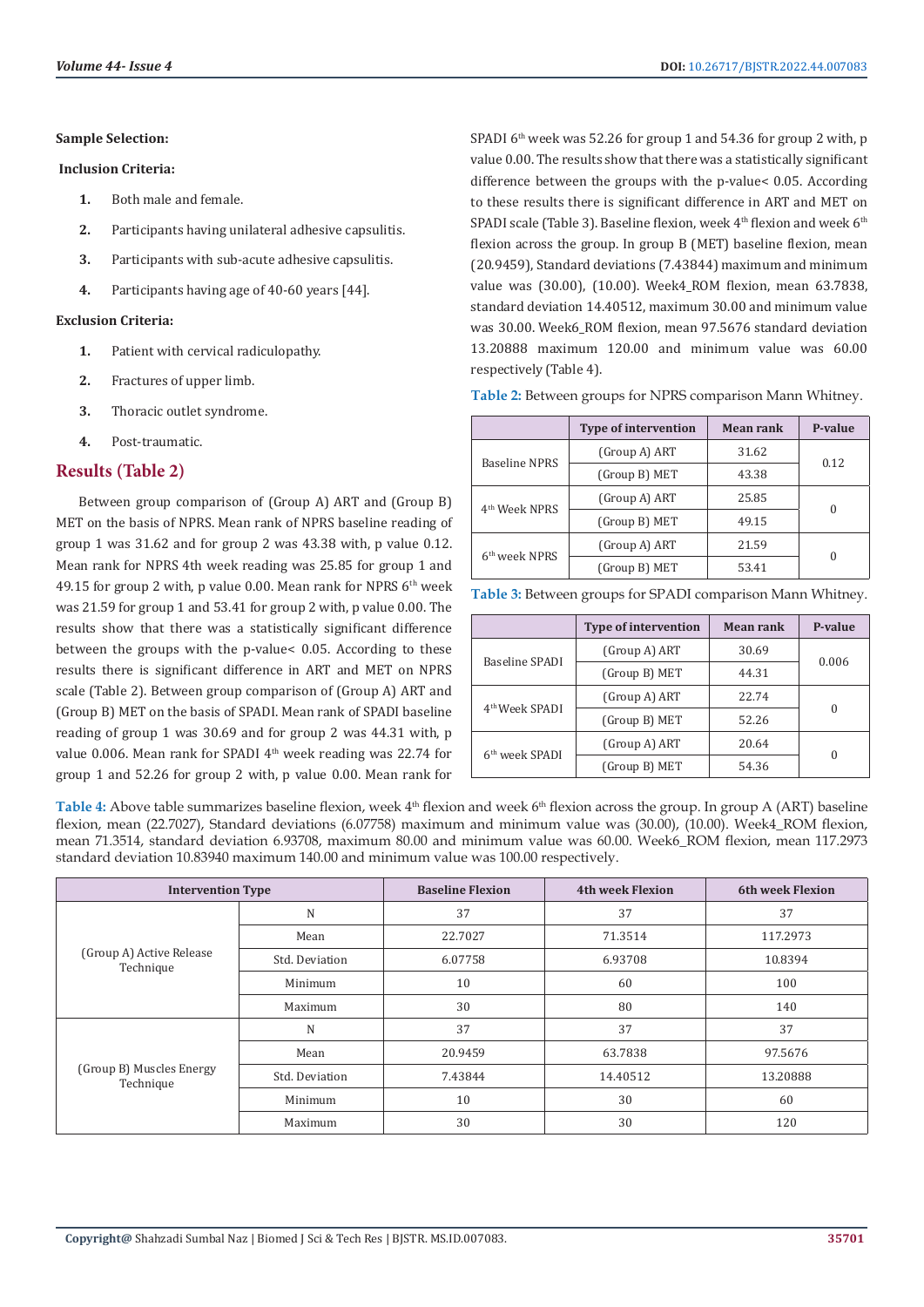Baseline extension, week  $4<sup>th</sup>$  extension and week  $6<sup>th</sup>$  extension across the group. In group B (MET) baseline extension, mean (11.0811), Standard deviations (6.02485) maximum and minimum value was (20.00), (5.00). Week4\_ROM extension, mean 27.4324, standard deviation 8.38498, maximum 40.00 and minimum value was 15.00. Week6 ROM extension, mean 40.6757 standard deviation 11.12818 maximum 60.00 and minimum value was 20.00 respectively (Table 5). Baseline abduction, week 4th abduction and week  $6<sup>th</sup>$  abduction across the group. In group B (MET) baseline abduction, mean (21.3514), Standard deviations (8.21995) maximum and minimum value was (30.00) and (10.00). Week4\_ ROM abduction, mean 63.2432, standard deviation 10.55516, maximum 80.00 and minimum value was 50.00. Week6\_ROM abduction, mean 98.9189 standard deviation 8.42740 maximum 110.00 and minimum value was 90.00 respectively (Table 6). Baseline internal rotation, week 4<sup>th</sup> internal rotation and week 6th internal rotation across the group. In group B (MET) baseline internal rotation, mean (11.8919), Standard deviations (4.90908)

maximum and minimum value was (20.00) and (5.00). Week4\_ ROM internal rotation, mean 28.1081, standard deviation 9.59972, maximum 50.00 and minimum value was 15.00. Week6\_ROM internal rotation, mean 50.5405 standard deviation 14.94359 maximum 70.00 and minimum value was 20.00 respectively (Table 7).

Baseline external rotation, week 4<sup>th</sup> external rotation and week  $6<sup>th</sup>$  external rotation across the group. In group B (MET) baseline external rotation, mean (12.2973), Standard deviations (4.80084) maximum and minimum value was (20.00) and (5.00). Week4\_ROM external rotation, mean 29.5946, standard deviation 9.38219, maximum 50.00 and minimum value was 15.00. Week6\_ ROM external rotation, mean 54.8649 standard deviation 17.09802 maximum 70.00 and minimum value was 25.00 respectively. Statistically there was a difference between the two groups as p< 0.05 and within-group changes show that there was a significant change in baseline, 4th week, and 8th-week readings for NPRS, ROM and SPADI with p < 0.05 (Table 8).

**Table 5:** Above table summarizes baseline extension, week 4<sup>th</sup> extension and week 6<sup>th</sup> extension across the group. In group A (ART) baseline extension, mean (10.9459), Standard deviations 4.22260) maximum and minimum value was (20.00), (5.00). Week4\_ROM extension, mean 25.5405, standard deviation 5.10770, maximum 35.00 and minimum value was 20.00. Week6\_ROM extension, mean 44.5946 standard deviation 15.78406 maximum 135.00 and minimum value was 35.00 respectively.

| <b>Intervention Type</b>              |                | <b>Baseline extension</b> | 4th week extension | 6th week extension |
|---------------------------------------|----------------|---------------------------|--------------------|--------------------|
|                                       | N              | 37                        | 37                 | 37                 |
|                                       | Mean           | 10.9459                   | 25.5405            | 44.5946            |
| (Group A) Active Release<br>Technique | Std. Deviation | 4.2226                    | 5.1077             | 15.78406           |
|                                       | Minimum        | 5                         | 20                 | 35                 |
|                                       | Maximum        | 20                        | 35                 | 135                |
|                                       | N              | 37                        | 37                 | 37                 |
|                                       | Mean           | 11.0811                   | 27.4324            | 40.6757            |
| (Group B) Muscles Energy<br>Technique | Std. Deviation | 6.02485                   | 8.38498            | 11.12818           |
|                                       | Minimum        | 5                         | 15                 | 20                 |
|                                       | Maximum        | 20                        | 40                 | 60                 |

Table 6: Above table summarizes baseline abduction, week 4<sup>th</sup> abduction and week 6<sup>th</sup> abduction across the group. In group A (ART) baseline abduction, mean (23.7838), Standard deviations (4.91672) maximum and minimum value was (30.00), (20.00). Week4\_ROM extension, mean 70.8108, standard deviation 8.62116, maximum 90.00 and minimum value was 60.00. Week6\_ROM abduction, mean 116.4865 standard deviation 11.35689 maximum 140.00 and minimum value was 100.00 respectively.

| <b>Intervention Type</b>              |                | <b>Baseline Abduction</b> | <b>4th week Abduction</b> | <b>6th week Abduction</b> |
|---------------------------------------|----------------|---------------------------|---------------------------|---------------------------|
|                                       | N              | 37                        | 37                        | 37                        |
| (Group A) Active Release<br>Technique | Mean           | 23.7838                   | 70.8108                   | 116.4865                  |
|                                       | Std. Deviation | 4.91672                   | 8.62116                   | 11.35689                  |
|                                       | Minimum        | 20                        | 60                        | 100                       |
|                                       | Maximum        | 30                        | 90                        | 140                       |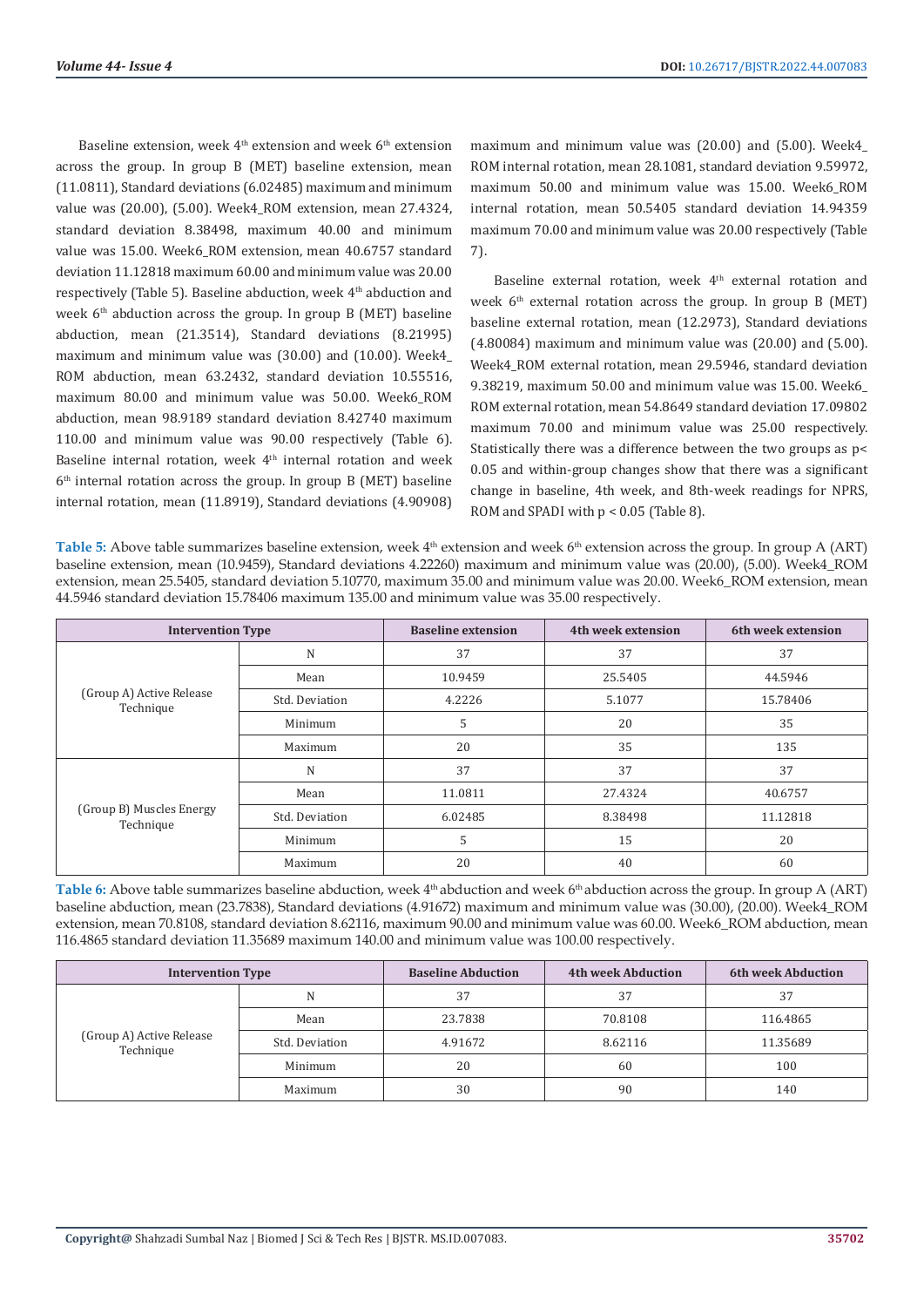| (Group B) Muscles Energy<br>Technique |                | 37      | 37       |         |
|---------------------------------------|----------------|---------|----------|---------|
|                                       | Mean           | 21.3514 | 63.2432  | 98.9189 |
|                                       | Std. Deviation | 8.21995 | 10.55516 | 8.4274  |
|                                       | Minimum        | 10      | 50       | 90      |
|                                       | Maximum        | 30      | 80       | 110     |

Table 7: Above table summarizes baseline internal rotation, week 4<sup>th</sup> internal rotation and week 6<sup>th</sup> internal rotation across the group. In group A (ART) baseline internal rotation, mean (14.3243), Standard deviations (3.93739) maximum and minimum value was (20.00), (10.00). Week4\_ROM internal rotation, mean 32.7027, standard deviation 7.22598, maximum 50.00 and minimum value was 25.00. Week6\_ROM internal rotation, mean 60.5405 standard deviation 11.71323 maximum 70.00 and minimum value was 35.00 respectively.

| <b>Intervention Type</b>              |                | <b>Baseline Internal</b><br><b>Rotation</b> | 4 <sup>th</sup> week Internal Rotation | 6 <sup>th</sup> week Internal Rotation |
|---------------------------------------|----------------|---------------------------------------------|----------------------------------------|----------------------------------------|
|                                       | N              | 37                                          | 37                                     | 37                                     |
|                                       | Mean           | 14.3243                                     | 32.7027                                | 60.5405                                |
| (Group A) Active Release<br>Technique | Std. Deviation | 3.93739                                     | 7.22598                                | 11.71323                               |
|                                       | Minimum        | 10                                          | 25                                     | 35                                     |
|                                       | Maximum        | 20                                          | 50                                     | 70                                     |
|                                       | N              | 37                                          | 37                                     | 37                                     |
|                                       | Mean           | 11.8919                                     | 28.1081                                | 50.5405                                |
| (Group B) Muscles Energy<br>Technique | Std. Deviation | 4.90908                                     | 9.59972                                | 14.94359                               |
|                                       | Minimum        | 5                                           | 15                                     | 20                                     |
|                                       | Maximum        | 20                                          | 50                                     | 70                                     |

Table 8: Above table summarizes baseline external rotation, week 4<sup>th</sup> external rotation and week 6<sup>th</sup> external rotation across the group. In group A (ART) baseline external rotation, mean (13.9189), Standard deviations (4.10541) maximum and minimum value was (20.00), (10.00). Week4\_ROM external rotation, mean 37.7027, standard deviation 10.17859, maximum 60.00 and minimum value was 25.00. Week6\_ROM external rotation, mean 66.2162 standard deviation 14.11291 maximum 80.00 and minimum value was 35.00 respectively.

| <b>Intervention Type</b>                |                | <b>Baseline External</b><br><b>Rotation</b> | 4 <sup>th</sup> week External<br><b>Rotation</b> | 6 <sup>th</sup> week External<br><b>Rotation</b> |
|-----------------------------------------|----------------|---------------------------------------------|--------------------------------------------------|--------------------------------------------------|
|                                         | N              | 37                                          | 37                                               | 37                                               |
|                                         | Mean           | 13.9189                                     | 37.7027                                          | 66.2162                                          |
| (Group A) Active Release Tech-<br>nique | Std. Deviation | 4.10541                                     | 10.17859                                         | 14.11291                                         |
|                                         | Minimum        | 10                                          | 25                                               | 35                                               |
|                                         | Maximum        | 20                                          | 60                                               | 80                                               |
|                                         | N              | 37                                          | 37                                               | 37                                               |
|                                         | Mean           | 12.2973                                     | 29.5946                                          | 54.8649                                          |
| (Group B) Muscles Energy Tech-<br>nique | Std. Deviation | 4.80084                                     | 9.38219                                          | 17.09802                                         |
|                                         | Minimum        | 5                                           | 15                                               | 25                                               |
|                                         | Maximum        | 20                                          | 50                                               | 70                                               |

# **Discussion**

The study meant to define the effect of the active release technique and the muscle energy technique on pain, range of motion and functional disability in subacute adhesive capsulitis patients with trigger points using a numerical pain rating scale and shoulder pain and disability index, and to compare the effects of the two exercises, in the  $4<sup>th</sup>$  and  $6<sup>th</sup>$  week. In this study, the Active Release Technique had positive and immediate effects, confirming a reduction in pain and functional disability. Exercise interventions will be beneficial in relieving pain and associated musculoskeletal disorders due to trigger points in adhesive capsulitis. Active release technique and muscle energy technique are very important for the well-being of patients with trigger points in adhesive capsulitis.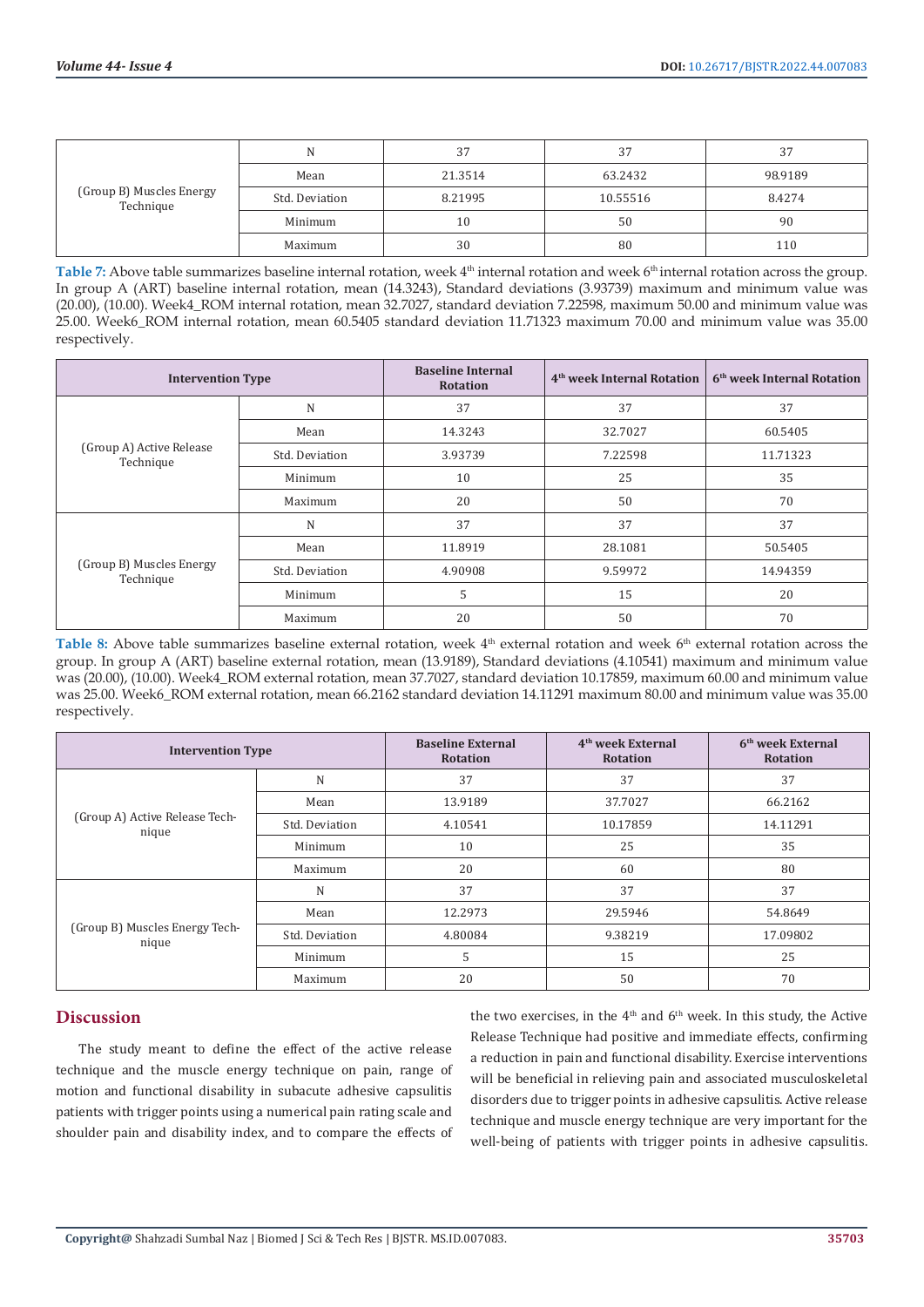Statistically, there is significant differences were found between ART and MET with a p-value (p<0.05). According to an experimental study conducted in 2019 to determine the effectiveness of the active release technique and muscle energy technique on subscapularis trigger points with measuring tools were VAS, SPADI and Universal Goniometery. Significant improvement in Group A (Active Release Technique) than Group B (Muscle Energy Technique) and C (Conventional Therapy or Routine Physical Therapy) in the treatment of subscapularis trigger points [45]. In 2019, an experimental study to parallel the efficacy among the muscle energy technique and the Cyriax technique versus the mobilization technique in adhesive capsulitis and after the treatments analysis showed that the Muscle Energy Technique with Mobilization Technique shows greater improvement than Cyriax's Deep Friction Technique with Mobilization Technique [45].

Another study was conducted in 2016. The purpose of this study was to compare the effect of two manual treatments, namely the active release technique (ART) and the muscle energy technique (MET), on upper trapezius trigger points. Both manual techniques of ART and MET increase range of motion and reduce symptoms of LTrPs in the upper trapezius equally, with no technique superior to the other [40]. In 2016, a study to see Spencer MET affected pain and functional impairment in people with adhesive capsulitis of the shoulder joint, and subjects were randomly allocated in two groups, Group A received conventional treatment plus METs, and Group B received conventional treatment alone and the results for Both groups showed substantial improvement, but the Spencer MET is more effective than conventional treatment in improving function in patients with adhesive capsulitis [46]. In 2013, the most innovative therapeutic approach developed for idiopathic adhesive capsulitis, in which 30 participants of two groups of 15 participants receive Maitland mobilization, and Muscle Energy Technique (MET) and pain alleviation was reported greater in the MET group, ROM improvement was seen more in the Maitland mobilization group [47]. Another study was conducted in 2017.

The aim of this study is to determine the immediate effects of the active release technique (ART) in patients with adhesive capsulitis. The statistical analysis is performed by comparing the means before and after the test, shows a highly significant increase in the range of motion at the shoulder joint and a decrease in pain intensity, and shows that the Active Release technique is effective in patients with adhesive capsulitis [ subacute stage] [48]. Another study in 2015 to determine the value of the proprioceptive neuromuscular facilitation (PNF) and muscle energy techniques (MET) in the treatment of adhesive capsulitis of the shoulder and after two weeks of post interventional assessment the results shows that individuals with adhesive capsulitis, the proprioceptive

neuromuscular facilitation approach proved effective in relieving pain, restoring ROM, and restoring function [49]. All of these studies proved that Active release technique and Muscle energy technique are effective maneuvers in reducing shoulder pain and disability.

## **References**

- 1. [Miniato MA, Anand P, Varacallo M \(2021\) Anatomy, shoulder and upper](https://pubmed.ncbi.nlm.nih.gov/30725618/) [limb, shoulder. Stat Pearls: Stat Pearls Publishing.](https://pubmed.ncbi.nlm.nih.gov/30725618/)
- 2. [McCausland C, Sawyer E, Eovaldi BJ, Varacallo M \(2018\) Anatomy,](https://pubmed.ncbi.nlm.nih.gov/30521257/) [shoulder and upper limb, shoulder muscles.](https://pubmed.ncbi.nlm.nih.gov/30521257/)
- 3. [Eovaldi BJ, Varacallo M \(2018\) Anatomy, shoulder and upper limb,](https://www.ncbi.nlm.nih.gov/books/NBK534836/) [shoulder muscles. StatPearls Treasure Island, FL: Stat Pearls.](https://www.ncbi.nlm.nih.gov/books/NBK534836/)
- 4. [Aguirre K, Mudreac A, Kiel J \(2021\) Anatomy, shoulder and upper limb,](https://www.ncbi.nlm.nih.gov/books/NBK513344/) [subscapularis muscle. Stat Pearls: Stat Pearls Publishing.](https://www.ncbi.nlm.nih.gov/books/NBK513344/)
- 5. [Gasbarro G, Bondow B, Debski R \(2017\) Clinical anatomy and stabilizers](jhttps://www.researchgate.net/publication/321078852_Clinical_Anatomy_and_Stabilizers_of_the_Glenohumeral_Joint) [of the glenohumeral joint. Annals of Joint 2\(10\).](jhttps://www.researchgate.net/publication/321078852_Clinical_Anatomy_and_Stabilizers_of_the_Glenohumeral_Joint)
- 6. [Veeger H, Van Der Helm F \(2007\) Shoulder function: the perfect](https://europepmc.org/article/med/17222853) [compromise between mobility and stability. Journal of biomechanics](https://europepmc.org/article/med/17222853) [40\(10\): 2119-2129.](https://europepmc.org/article/med/17222853)
- 7. [Siegel LB, Cohen NJ, Gall EP \(1999\) Adhesive capsulitis: a sticky issue.](https://pubmed.ncbi.nlm.nih.gov/10208704/) [American family physician 59\(7\): 1843.](https://pubmed.ncbi.nlm.nih.gov/10208704/)
- 8. [Wang K, Ho V, Hunter-Smith DJ, Beh PS, Smith KM, et al. \(2013\) Risk](https://pubmed.ncbi.nlm.nih.gov/23352186/) [factors in idiopathic adhesive capsulitis: a case control study. Journal of](https://pubmed.ncbi.nlm.nih.gov/23352186/) [shoulder and elbow surgery 22\(7\): e24-e9.](https://pubmed.ncbi.nlm.nih.gov/23352186/)
- 9. [Sui-Foon Lo, Ssu-Wei Chu, Chih-Hsin Muo, Nai-Hsin Meng, Li-Wei Chou,](https://link.springer.com/article/10.1007/s00296-013-2847-4) [et al. \(2014\) Diabetes mellitus and accompanying hyperlipidemia](https://link.springer.com/article/10.1007/s00296-013-2847-4) [are independent risk factors for adhesive capsulitis: a nationwide](https://link.springer.com/article/10.1007/s00296-013-2847-4) [population-based cohort study \(version 2\). Rheumatology international](https://link.springer.com/article/10.1007/s00296-013-2847-4) [34\(1\): 67-74.](https://link.springer.com/article/10.1007/s00296-013-2847-4)
- 10. Page MJ, O'Connor DA, Malek M, et al. (2019) Patients' experience of shoulder disorders: a systematic review of qualitative studies for the OMERACT Shoulder Core Domain Set. Rheumatology 58(8): 1410-1421.
- 11. [Ramirez J \(2019\) Adhesive capsulitis: diagnosis and management.](https://pubmed.ncbi.nlm.nih.gov/30811157/) [American family physician 99\(5\): 297-300.](https://pubmed.ncbi.nlm.nih.gov/30811157/)
- 12. [Wen Zhao, Xiaofeng Zheng, Yuying Liu, Wenlu Yang, Vardan Amirbekian,](https://pubmed.ncbi.nlm.nih.gov/23082152/) [et al. \(2012\) An MRI study of symptomatic adhesive capsulitis. PLoS One](https://pubmed.ncbi.nlm.nih.gov/23082152/) [7\(10\): e47277.](https://pubmed.ncbi.nlm.nih.gov/23082152/)
- 13. [Lee SH, Yoon C, Chung SG, Hee Chan Kim, Youngbin Kwak, et al. \(2015\)](https://pubmed.ncbi.nlm.nih.gov/26107943/) [Measurement of shoulder range of motion in patients with adhesive](https://pubmed.ncbi.nlm.nih.gov/26107943/) [capsulitis using a Kinect. PloS one 10\(6\): e0129398.](https://pubmed.ncbi.nlm.nih.gov/26107943/)
- 14. [Redler LH, Dennis ER \(2019\) Treatment of adhesive capsulitis of the](https://pubmed.ncbi.nlm.nih.gov/30632986/) [shoulder. JAAOS-Journal of the American Academy of Orthopaedic](https://pubmed.ncbi.nlm.nih.gov/30632986/) [Surgeons 27\(12\): e544-e54.](https://pubmed.ncbi.nlm.nih.gov/30632986/)
- 15. [Ewald A \(2011\) Adhesive capsulitis: a review. American family physician](https://pubmed.ncbi.nlm.nih.gov/21322517/) [83\(4\): 417-22.](https://pubmed.ncbi.nlm.nih.gov/21322517/)
- 16. [St Angelo JM, Fabiano SE \(2018\) Adhesive capsulitis.](https://pubmed.ncbi.nlm.nih.gov/30422550/)
- 17. Ahmad S, Rafi MS, Siddiqui IA, Hamidi K, Faruq NM (2012) The frequency of adhesive capsulitis in diabetes mellitus patients. Pak J Rehabilit 1(2): 49-55.
- 18. [Neviaser AS, Neviaser RJ \(2011\) Adhesive capsulitis of the shoulder.](https://pubmed.ncbi.nlm.nih.gov/21885699/) [JAAOS-Journal of the American Academy of Orthopaedic Surgeons](https://pubmed.ncbi.nlm.nih.gov/21885699/) [19\(9\): 536-542.](https://pubmed.ncbi.nlm.nih.gov/21885699/)
- 19. [Brue S, Valentin A, Forssblad M, Werner S, Mikkelsen C, et al. \(2007\)](https://pubmed.ncbi.nlm.nih.gov/17333122/) [Idiopathic adhesive capsulitis of the shoulder: a review. Knee Surgery,](https://pubmed.ncbi.nlm.nih.gov/17333122/) [Sports Traumatology. Arthroscopy 15\(8\): 1048-1054.](https://pubmed.ncbi.nlm.nih.gov/17333122/)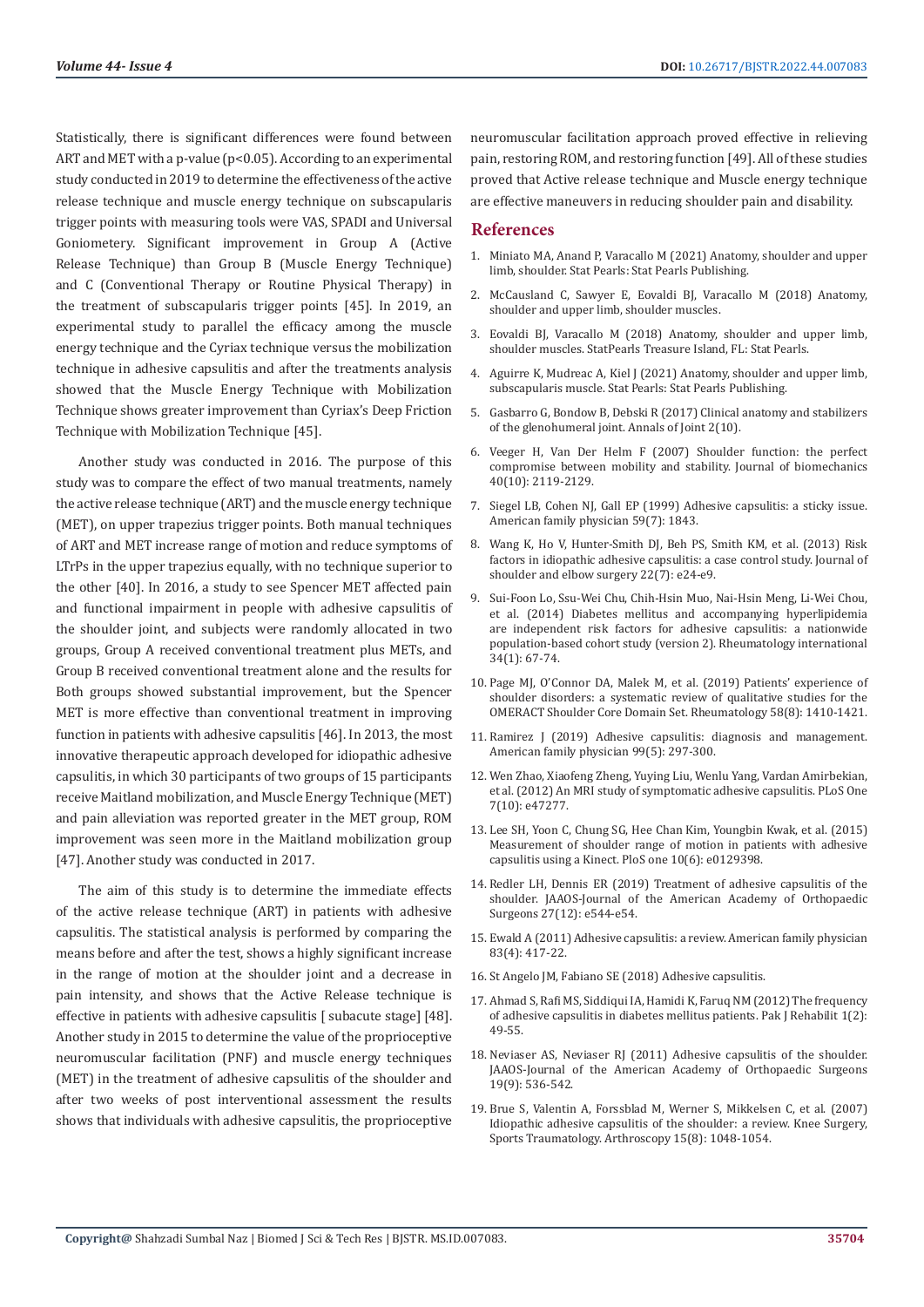- 20. [Chiaramonte R, Bonfiglio M, Chisari S \(2020\) A significant relationship](https://www.researchgate.net/publication/341496583_A_significant_relationship_between_personality_traits_and_adhesive_capsulitis)  [between personality traits and adhesive capsulitis. Revista da Associação](https://www.researchgate.net/publication/341496583_A_significant_relationship_between_personality_traits_and_adhesive_capsulitis)  [Médica Brasileira 66: 166-173.](https://www.researchgate.net/publication/341496583_A_significant_relationship_between_personality_traits_and_adhesive_capsulitis)
- 21. [Ahn K-S, Kang CH, Oh Y-W, Jeong W-K \(2012\) Correlation between](https://pubmed.ncbi.nlm.nih.gov/22430562/)  [magnetic resonance imaging and clinical impairment in patients with](https://pubmed.ncbi.nlm.nih.gov/22430562/)  [adhesive capsulitis. Skeletal radiology 41\(10\): 1301-1308.](https://pubmed.ncbi.nlm.nih.gov/22430562/)
- 22. [D'Orsi GM, Via AG, Frizziero A, Oliva F \(2012\) Treatment of adhesive](https://pubmed.ncbi.nlm.nih.gov/23738277/)  [capsulitis: a review. Muscles, ligaments and tendons journal 2\(2\): 70.](https://pubmed.ncbi.nlm.nih.gov/23738277/)
- 23. [Donatelli R, Ruivo R, Thurner M, Ibrahim MI \(2014\) New concepts in](https://pubmed.ncbi.nlm.nih.gov/24315683/)  [restoring shoulder elevation in a stiff and painful shoulder patient.](https://pubmed.ncbi.nlm.nih.gov/24315683/)  [Physical Therapy in Sport 15\(1\): 3-14.](https://pubmed.ncbi.nlm.nih.gov/24315683/)
- 24. [Harris G, Bou-Haidar P, Harris C \(2013\) Adhesive capsulitis: review](https://pubmed.ncbi.nlm.nih.gov/24283550/)  [of imaging and treatment. Journal of medical imaging and radiation](https://pubmed.ncbi.nlm.nih.gov/24283550/)  [oncology 57\(6\): 633-643.](https://pubmed.ncbi.nlm.nih.gov/24283550/)
- 25. [Marcello Zappia, Francesco Di Pietto, Alberto Aliprandi, Simona Pozza,](https://www.ncbi.nlm.nih.gov/pmc/articles/PMC4877356/)  [Paola De Petro, et al. \(2016\) Multi-modal imaging of adhesive capsulitis](https://www.ncbi.nlm.nih.gov/pmc/articles/PMC4877356/)  [of the shoulder. Insights into imaging 7\(3\): 365-371.](https://www.ncbi.nlm.nih.gov/pmc/articles/PMC4877356/)
- 26. [Marcio Schiefer, Patricia F Santos Teixeira, Cesar Fontenelle, Tiago](https://pubmed.ncbi.nlm.nih.gov/27424251/)  [Carminatti, Daniel A Santos, et al. \(2017\) Prevalence of hypothyroidism](https://pubmed.ncbi.nlm.nih.gov/27424251/)  [in patients with frozen shoulder. Journal of shoulder and elbow surgery](https://pubmed.ncbi.nlm.nih.gov/27424251/)  [26\(1\): 49-55.](https://pubmed.ncbi.nlm.nih.gov/27424251/)
- 27. [Jordan CL, Rhon DI \(2012\) Differential diagnosis and management of](https://pubmed.ncbi.nlm.nih.gov/22836244/)  [ankylosing spondylitis masked as adhesive capsulitis: a resident's case](https://pubmed.ncbi.nlm.nih.gov/22836244/)  [problem. Journal of orthopaedic & sports physical therapy 42\(10\): 842-](https://pubmed.ncbi.nlm.nih.gov/22836244/) [852.](https://pubmed.ncbi.nlm.nih.gov/22836244/)
- 28. [Kalia V, Mani S, Kumar SP \(2021\) Short-term effect of myofascial trigger](https://pubmed.ncbi.nlm.nih.gov/33714486/)  [point dry-needling in patients with Adhesive Capsulitis. Journal of](https://pubmed.ncbi.nlm.nih.gov/33714486/)  [bodywork and movement therapies 25: 146-50.](https://pubmed.ncbi.nlm.nih.gov/33714486/)
- 29. [Jeyakumar S, Alagesan J, Jayashree P \(2016\) A comparative study on the](https://www.semanticscholar.org/paper/A-COMPARATIVE-STUDY-ON-THE-EFFECTIVENESS-OF-TRIGGER-Jeyakumar-Alagesan/f6777b54ef48a993e410c02c485a65bafd579313)  [effectiveness of myofascial trigger point release and maitland techniques](https://www.semanticscholar.org/paper/A-COMPARATIVE-STUDY-ON-THE-EFFECTIVENESS-OF-TRIGGER-Jeyakumar-Alagesan/f6777b54ef48a993e410c02c485a65bafd579313)  [in adhesive capsulitis of shoulder. International Journal of Medical and](https://www.semanticscholar.org/paper/A-COMPARATIVE-STUDY-ON-THE-EFFECTIVENESS-OF-TRIGGER-Jeyakumar-Alagesan/f6777b54ef48a993e410c02c485a65bafd579313)  [Health Research 2: 1-7.](https://www.semanticscholar.org/paper/A-COMPARATIVE-STUDY-ON-THE-EFFECTIVENESS-OF-TRIGGER-Jeyakumar-Alagesan/f6777b54ef48a993e410c02c485a65bafd579313)
- 30. [Gurudut P, Welling A, Kudchadkar G \(2019\) Combined Effect of Gross and](file:///F:/New%20Journals/BJSTR.MS.ID.007083/BJSTR-SPT-22-RA-339_W/BJSTR-SPT-22-RA-339_W/ijhsr.org/IJHSR_Vol.9_Issue.4_April2019/10.pdf)  [Focused Myofascial Release Technique on Trigger Points and Mobility in](file:///F:/New%20Journals/BJSTR.MS.ID.007083/BJSTR-SPT-22-RA-339_W/BJSTR-SPT-22-RA-339_W/ijhsr.org/IJHSR_Vol.9_Issue.4_April2019/10.pdf)  [Subjects with Frozen Shoulder-A Pilot Study.](file:///F:/New%20Journals/BJSTR.MS.ID.007083/BJSTR-SPT-22-RA-339_W/BJSTR-SPT-22-RA-339_W/ijhsr.org/IJHSR_Vol.9_Issue.4_April2019/10.pdf)
- 31. [Jorge H Villafañe, Maria P Lopez-Royo, Pablo Herrero, Kristin Valdes,](https://pubmed.ncbi.nlm.nih.gov/30734521/)  [Raquel Cantero-Téllez, et al. \(2019\) Prevalence of myofascial trigger](https://pubmed.ncbi.nlm.nih.gov/30734521/)  [points in poststroke patients with painful shoulders: A cross-sectional](https://pubmed.ncbi.nlm.nih.gov/30734521/)  [study. Pm &R 11\(10\): 1077-1082.](https://pubmed.ncbi.nlm.nih.gov/30734521/)
- 32. Sharma SP, Bærheim A, Moe-Nilssen R, Kvåle A (2016) Adhesive capsulitis of the shoulder, treatment with corticosteroid, corticosteroid with distension or treatment-as-usual; a randomised controlled trial in primary care. BMC musculoskeletal disorders 17(1): 1-10.
- 33. [Hsieh LF, Hsu WC, Lin YJ, Chang HL, Chen CC, et al. \(2012\) Addition](https://pubmed.ncbi.nlm.nih.gov/22502793/)  [of intra-articular hyaluronate injection to physical therapy program](https://pubmed.ncbi.nlm.nih.gov/22502793/)  [produces no extra benefits in patients with adhesive capsulitis of the](https://pubmed.ncbi.nlm.nih.gov/22502793/)  [shoulder: a randomized controlled trial. Archives of physical medicine](https://pubmed.ncbi.nlm.nih.gov/22502793/)  [and rehabilitation 93\(6\): 957-964.](https://pubmed.ncbi.nlm.nih.gov/22502793/)
- 34. [Brandon KK Fields, Matthew R Skalski, Dakshesh B Patel, Eric A White,](https://pubmed.ncbi.nlm.nih.gov/30607455/)  [Anderanik Tomasian, et al. \(2019\) Adhesive capsulitis: review of imaging](https://pubmed.ncbi.nlm.nih.gov/30607455/)  [findings, pathophysiology, clinical presentation, and treatment options.](https://pubmed.ncbi.nlm.nih.gov/30607455/)  [Skeletal radiology 48\(8\): 1171-1184.](https://pubmed.ncbi.nlm.nih.gov/30607455/)
- 35. [Wilson J, Russell S, Walton MJ \(2015\) The management of frozen](https://www.semanticscholar.org/paper/The-Management-of-Frozen-Shoulder-Wilson-Russell/a9798b6797a7c00bd646e1f372ce7b1b727a4606)  [shoulder. Current Physical Medicine and Rehabilitation Reports 3\(2\):](https://www.semanticscholar.org/paper/The-Management-of-Frozen-Shoulder-Wilson-Russell/a9798b6797a7c00bd646e1f372ce7b1b727a4606)  [181-187.](https://www.semanticscholar.org/paper/The-Management-of-Frozen-Shoulder-Wilson-Russell/a9798b6797a7c00bd646e1f372ce7b1b727a4606)
- 36. [Paul A, Rajkumar JS, Peter S, Lambert L \(2014\) Effectiveness of sustained](https://pubmed.ncbi.nlm.nih.gov/24664198/) [stretching of the inferior capsule in the management of a frozen shoulder.](https://pubmed.ncbi.nlm.nih.gov/24664198/) [Clinical Orthopaedics and Related Research® 472\(7\): 2262-2268.](https://pubmed.ncbi.nlm.nih.gov/24664198/)
- 37. [Martin J Kelley, Michael A Shaffer, John E Kuhn, Lori A Michener, Amee](https://pubmed.ncbi.nlm.nih.gov/23636125/) [L Seitz, et al. \(2013\) Shoulder pain and mobility deficits: adhesive](https://pubmed.ncbi.nlm.nih.gov/23636125/) [capsulitis: clinical practice guidelines linked to the international](https://pubmed.ncbi.nlm.nih.gov/23636125/) [classification of functioning, disability, and health from the Orthopaedic](https://pubmed.ncbi.nlm.nih.gov/23636125/) [Section of the American Physical Therapy Association. Journal of](https://pubmed.ncbi.nlm.nih.gov/23636125/) [orthopaedic & sports physical therapy 43\(5\): A1-A31.](https://pubmed.ncbi.nlm.nih.gov/23636125/)
- 38. [Page P, Labbe A \(2010\) Adhesive capsulitis: use the evidence to integrate](https://pubmed.ncbi.nlm.nih.gov/21655385/) [your interventions. North American journal of sports physical therapy:](https://pubmed.ncbi.nlm.nih.gov/21655385/) [NAJSPT 5\(4\): 266.](https://pubmed.ncbi.nlm.nih.gov/21655385/)
- 39. [Page MJ, Green S, Kramer S, Johnston RV, McBain B \(2014\) Buchbinder](https://www.cochrane.org/CD011324/MUSKEL_electrotherapy-modalities-for-adhesive-capsulitis-frozen-shoulder) [R. Electrotherapy modalities for adhesive capsulitis \(frozen shoulder\).](https://www.cochrane.org/CD011324/MUSKEL_electrotherapy-modalities-for-adhesive-capsulitis-frozen-shoulder) [Cochrane Database of Systematic Reviews \(10\).](https://www.cochrane.org/CD011324/MUSKEL_electrotherapy-modalities-for-adhesive-capsulitis-frozen-shoulder)
- 40. [Sadria G, Hosseini M, Rezasoltani A, Bagheban AA, Davari A, et al. \(2017\)](https://pubmed.ncbi.nlm.nih.gov/29037649/https:/pubmed.ncbi.nlm.nih.gov/29037649/) [A comparison of the effect of the active release and muscle energy](https://pubmed.ncbi.nlm.nih.gov/29037649/https:/pubmed.ncbi.nlm.nih.gov/29037649/) [techniques on the latent trigger points of the upper trapezius. Journal of](https://pubmed.ncbi.nlm.nih.gov/29037649/https:/pubmed.ncbi.nlm.nih.gov/29037649/) [bodywork and movement therapies 21\(4\): 920-925.](https://pubmed.ncbi.nlm.nih.gov/29037649/https:/pubmed.ncbi.nlm.nih.gov/29037649/)
- 41. [Russell S, Jariwala A, Conlon R, Selfe J, Richards J, et al. \(2014\) A blinded,](https://pubmed.ncbi.nlm.nih.gov/24630545/) [randomized, controlled trial assessing conservative management](https://pubmed.ncbi.nlm.nih.gov/24630545/) [strategies for frozen shoulder. Journal of shoulder and elbow surgery](https://pubmed.ncbi.nlm.nih.gov/24630545/) [23\(4\): 500-507.](https://pubmed.ncbi.nlm.nih.gov/24630545/)
- 42. [Struyf F, Meeus M \(2014\) Current evidence on physical therapy in](https://pubmed.ncbi.nlm.nih.gov/24374758/) [patients with adhesive capsulitis: what are we missing? Clinical](https://pubmed.ncbi.nlm.nih.gov/24374758/) [rheumatology 33\(5\): 593-600.](https://pubmed.ncbi.nlm.nih.gov/24374758/)
- 43. [Shetty SS, Shah RR \(2020\) Effect of Maitland Technique \(Posterior Glide\)](https://medicopublication.com/index.php/ijpot/article/view/2646) [with Muscle Energy Technique for Subscapularis Muscle on Adhesive](https://medicopublication.com/index.php/ijpot/article/view/2646) [Capsulitis. Website: www ijpot com 14\(02\): 2203.](https://medicopublication.com/index.php/ijpot/article/view/2646)
- 44. [Vijayan V, Jayabharathi S \(2019\) A comparative study on effectiveness](https://biomedicineonline.org/index.php/home/article/view/144) [of muscle energy technique versus Cyriax's deep friction technique in](https://biomedicineonline.org/index.php/home/article/view/144) [adhesive capsulitis. INDIAN ASSOCIATION OF BIOMEDICAL SCIENTISTS](https://biomedicineonline.org/index.php/home/article/view/144) [\(IABMS\) org 39\(4\): 622-627.](https://biomedicineonline.org/index.php/home/article/view/144)
- 45. [Yatheendra Kumar G,Sudhakar S, Sudhan SG, Sivajyothi N, Senthil Selvam](https://scopeindex.org/handle/sc/700) [P, et al. \(2017\) Effectiveness of active release technique and muscle](https://scopeindex.org/handle/sc/700) [energy technique in adhesive capsulitis.](https://scopeindex.org/handle/sc/700)
- 46. [Contractor ES, Agnihotri DS, Patel RM \(2016\) Effect of spencer muscle](http://iaimjournal.com/wp-content/uploads/2016/08/iaim_2016_0308_17.pdf) [energy technique on pain and functional disability in cases of adhesive](http://iaimjournal.com/wp-content/uploads/2016/08/iaim_2016_0308_17.pdf) [capsulitis of shoulder joint. IAIM 3\(8\): 126-131.](http://iaimjournal.com/wp-content/uploads/2016/08/iaim_2016_0308_17.pdf)
- 47. Suri SA, Anand M (2013) Comparative study on the effectiveness of Maitland mobilization technique versus muscle energy technique in treatment of shoulder adhesive capsulitis. Indian Journal of Physiotherapy & Occupational Therapy-An International Journal 7(4): 1-6.
- 48. [Rajalaxmi V, Vasanthi S, Sathya S, K Kirupa \(2021\) Efficacy of Dynamic](https://www.researchgate.net/publication/348941072_Efficacy_of_Dynamic_VS_Closed_Kinematic_Exercise_Combined_with_Stretching_in_Adhesive_Capsulitis-_a_double_blinded_randomized_controlled_trial) [VS Closed Kinematic Exercise Combined with Stretching in Adhesive](https://www.researchgate.net/publication/348941072_Efficacy_of_Dynamic_VS_Closed_Kinematic_Exercise_Combined_with_Stretching_in_Adhesive_Capsulitis-_a_double_blinded_randomized_controlled_trial) [Capsulitis-a double blinded randomized controlled trial. Bangladesh](https://www.researchgate.net/publication/348941072_Efficacy_of_Dynamic_VS_Closed_Kinematic_Exercise_Combined_with_Stretching_in_Adhesive_Capsulitis-_a_double_blinded_randomized_controlled_trial) [Journal of Medical Science 20\(2\): 368-373.](https://www.researchgate.net/publication/348941072_Efficacy_of_Dynamic_VS_Closed_Kinematic_Exercise_Combined_with_Stretching_in_Adhesive_Capsulitis-_a_double_blinded_randomized_controlled_trial)
- 49. [Ravichandran H, Balamurugan J \(2015\) Effect of proprioceptive](https://www.researchgate.net/publication/276528032_Effect_of_proprioceptive_neuromuscular_facilitation_stretch_and_muscle_energy_technique_in_the_management_of_adhesive_capsulitis_of_the_shoulder) [neuromuscular facilitation stretch and muscle energy technique in the](https://www.researchgate.net/publication/276528032_Effect_of_proprioceptive_neuromuscular_facilitation_stretch_and_muscle_energy_technique_in_the_management_of_adhesive_capsulitis_of_the_shoulder) [management of adhesive capsulitis of the shoulder. Saudi journal of](https://www.researchgate.net/publication/276528032_Effect_of_proprioceptive_neuromuscular_facilitation_stretch_and_muscle_energy_technique_in_the_management_of_adhesive_capsulitis_of_the_shoulder) [sports medicine 15\(2\): 170.](https://www.researchgate.net/publication/276528032_Effect_of_proprioceptive_neuromuscular_facilitation_stretch_and_muscle_energy_technique_in_the_management_of_adhesive_capsulitis_of_the_shoulder)